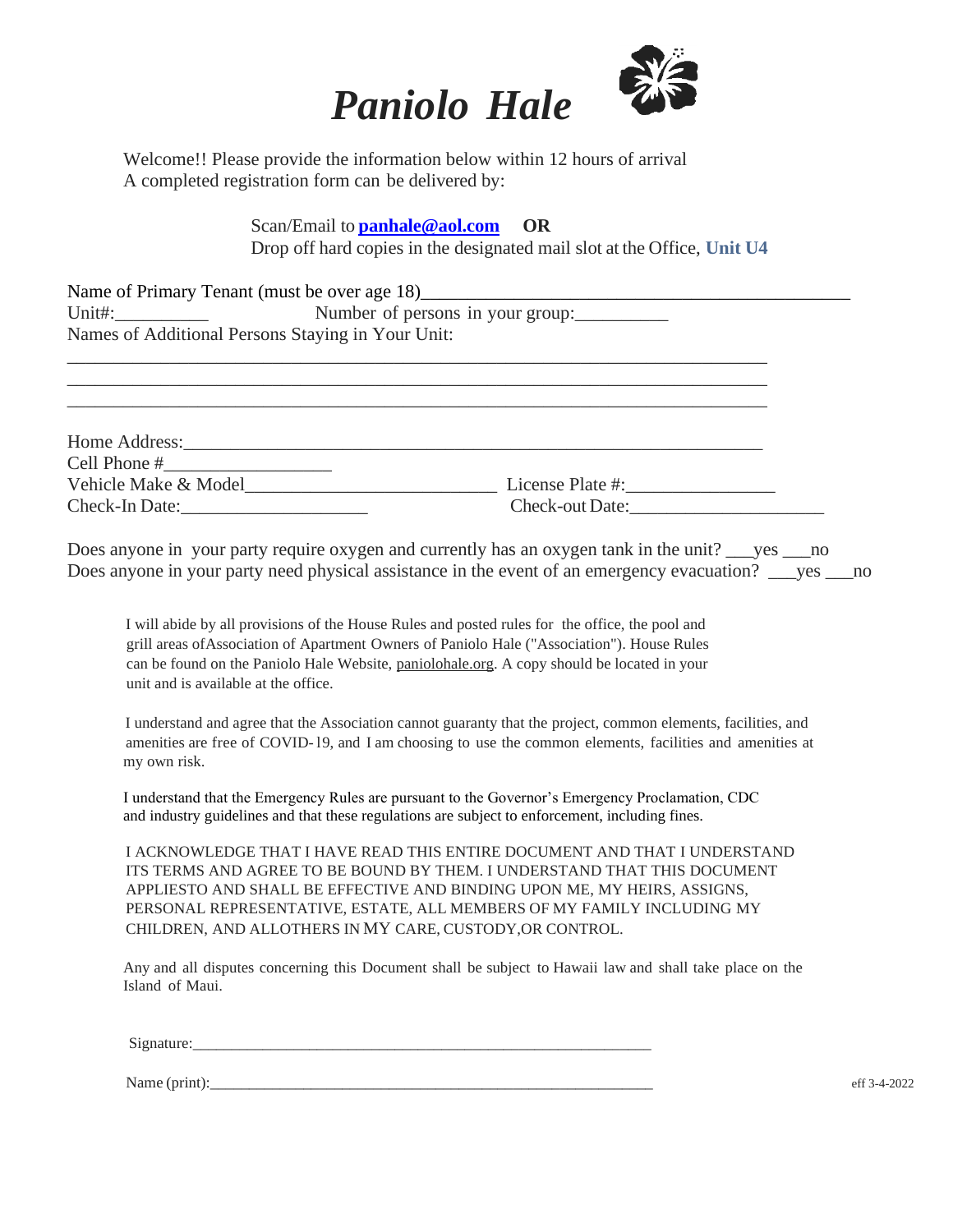### **Other Common Poisonous Plants:**

(The following is a list of other common poisonous plants. Do not assume a plant is not poisonous just because it is not listed.)

- $\Leftrightarrow$  African Milk Bush
- $\Leftrightarrow$  Akee Fruit
- $\Leftrightarrow$  Allamanda
- $\Leftrightarrow$  Anthurium
- $\Diamond$  Azalea
- $\Leftrightarrow$  Be-Still Tree
- $\diamond$  Black-eyed Susan
- $\Diamond$  Candelabra Cactus
- $\Leftrightarrow$  Cassava
- Castor Bean
- $\Leftrightarrow$  Cerbera
- $\Leftrightarrow$  Cestrum
- $\Leftrightarrow$  Chinaberry
- $\Leftrightarrow$  Christmas Berry Tree
- $\Leftrightarrow$  Coral berry
- $\lozenge$  Cup of Gold
- $\Leftrightarrow$  Foxalove
- $\Leftrightarrow$  Gloriosa Lily
- $\Leftrightarrow$  Hydrangea
- $\Diamond$  Jimson Weed
- Lantana
- $\Leftrightarrow$  Nightshade
- $\Leftrightarrow$  Periwinkle
- $\Leftrightarrow$  Physic nut, kukui haole
- $\Leftrightarrow$  Red Spurge
- $\diamondsuit$  Star-of-Bethlehem
- $\diamond$  Wood Rose, Hawaiian Baby
- Wild Mushrooms (fungus) *Mushrooms require expert identification, and may cause death.*

HDOA is committed to maintaining an environment free from discrimination, retaliation, or harassment on the basis of race, color, sex, national origin, age, or disability, or any other class as protected under federal or state law, with respect to any program or activity.

For more information, including language accessibility and filing a complaint, please contact Acting Non-Discrimination Coordinator Morris Atta at (808) 973-9560, or visit HDOA's website at http:// hdoa.hawaii.gov/.

# **Top Ten Inquiries About Plants Received by the Hawaii Poison Hotline**



\*Crown flower *(Calotropis gigantea)*

# *Educate Yourself*

**Hawaii Poison Hotline 1(800) 222-1222**



Pesticides Branch Office:(808) 973-9401 Fax:(808)973-9418 Website: <http://hdoa.hawaii.gov/pi/pest/> *May 2009 (EPA Title VI verbiage added Feb. 2020)*

## **POISONOUS PLANTS ARE ALL AROUND US**

Whether we go to the park, to the beach, hiking, camping, or even if we stay at a hotel, we are potentially exposed to poisonous plants. These toxic plants are often used in landscaping and as ornamental plants. Educating ourselves about the types of plants and other pests that could harm us is important not only for our health and well-being, but for our children's as well.

Plants rank as the 4th most common type of poisoning exposure following those involving medications, household cleaning products, and health and beauty aids.

Poisonous plants come in all different sizes, colors, and textures. Some poisonous plants have berries that look good enough to eat. Children are attracted to plants because of their colorful leaves and berries and fragrant flowers.

## **Basic Rules to Follow:**

- **Never eat or taste any strange fruit, seed, leaf, flower, or root.**
- **Be cautious of contact with any plant you do not know, particularly those with :**
	- **White or milky juice or sap;**
	- **Rough hairy leaves;**
	- **Spiny fruit or seed pods;**
	- **Unusual shape;**
	- **Low-maintenance plants whose poisons make them resistant to insects.**

#### References:

Scott, Susan and Thomas, Craig, Poisonous Plants of Paradise, University of Hawaii Press, 2000. [www.desert-tropicals.com](http://www.desert-tropicals.com/) [www.ces.ncsu.edu](http://www.ces.ncsu.edu/) [www.safetyrules.health.wa.gov.au](http://www.safetyrules.health.wa.gov.au/)

#### [www.caf.wvu.edu](http://www.caf.wvu.edu/)

[www.kingherb.com](http://www.kingherb.com/)

[www.hear.org/maps/plants/hawaii](http://www.hear.org/maps/plants/hawaii)

Dr. Alvin Bronstein, Medical Director of Rocky Mountain Poison and Drug Center Kapiolani Poison Prevention Program

# **POISON PREVENTION TIPS**

- Keep all plants out of reach of young children. Even plants that are not poisonous can be harmful:
	- *They may have been sprayed with pesticides; or*
	- *Children may choke on the berries, leaves, and other parts of the plant; or*
	- *Children may be injured from sharp leaves or thorns.*
- Store your seeds, bulbs, and plant food out of sight and out of reach of children.
- Learn both botanical and common names of the plants in your home and yard. Keep a list. Put the name of each plant on the bottom of the planter. Find out which ones are poisonous. You can do so by taking a piece of the plant to your local botanical garden.

# **SAFE PLANTING TIPS**

- When you plant your garden and buy your indoor plants, make sure you place potentially poisonous or dangerous plants in areas that are out of reach of children. Even if non-poisonous, young children can choke on the berries, stems, and leaves, or may be injured from the sharp thorns or leaves.
- Make sure you know the plants you are putting in your garden. Are they toxic or non-toxic? The leaves from 3 very common vegetables can be harmful….tomatoes, potatoes, and rhubarb.
- Do not leave out packs of seeds. Some are poisonous and others may be coated with pesticides.
- Keep all fertilizers and pesticides in their original containers and out of reach of children, and follow all directions provided on the label.
- When you spray any pesticides on your plants, remember to wash your hands and to protect children and pets. There is a chemical residue left when you spray.
- When you spray your yard or any plant, do so on calm days and always spray downwind away from yourself, pets, and other homes. Be considerate of your neighbors.
- If you spray your lawn, do not let anyone walk across it until it is dry.
- Be careful not to spray children's toys, play gyms, sandboxes, bikes, or pet food dishes.